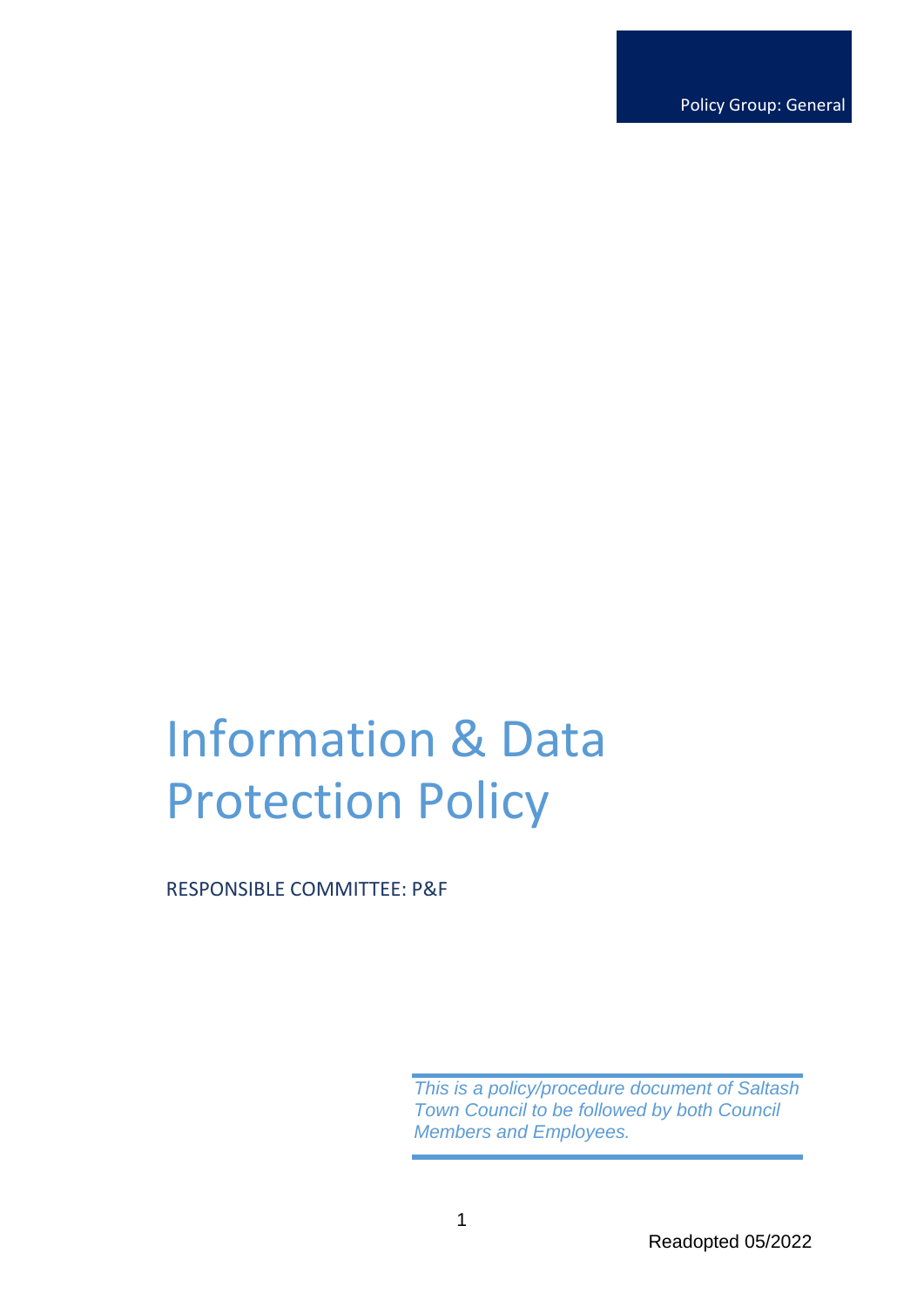| <b>Current Document Status</b>       |                       |                    |                |  |
|--------------------------------------|-----------------------|--------------------|----------------|--|
| <b>Version</b>                       | 1/2022                | <b>Approved by</b> | <b>ATM</b>     |  |
| <b>Date</b>                          | <b>June 2016</b>      | <b>Date</b>        | 05.05.2022     |  |
| <b>Responsible</b><br><b>Officer</b> | <b>AJT</b>            | Minute no.         | 54/22/23b(xii) |  |
| <b>Next review date</b>              | Annual or as required |                    |                |  |

| <b>Version History</b> |                |                      |                                       |  |
|------------------------|----------------|----------------------|---------------------------------------|--|
| <b>Date</b>            | <b>Version</b> | <b>Author/Editor</b> | <b>Notes</b>                          |  |
| <b>June 2016</b>       |                | <b>SLCC/AJT</b>      | New (GDPR)<br>Min. no.130/18/19       |  |
| April 2021             |                | <b>AJT</b>           | Reviewed for reapproval – new council |  |
| May 2022               | 1/2022         | <b>AJT</b>           | Reviewed for reapproval               |  |

# **Document Retention Period** Until superseded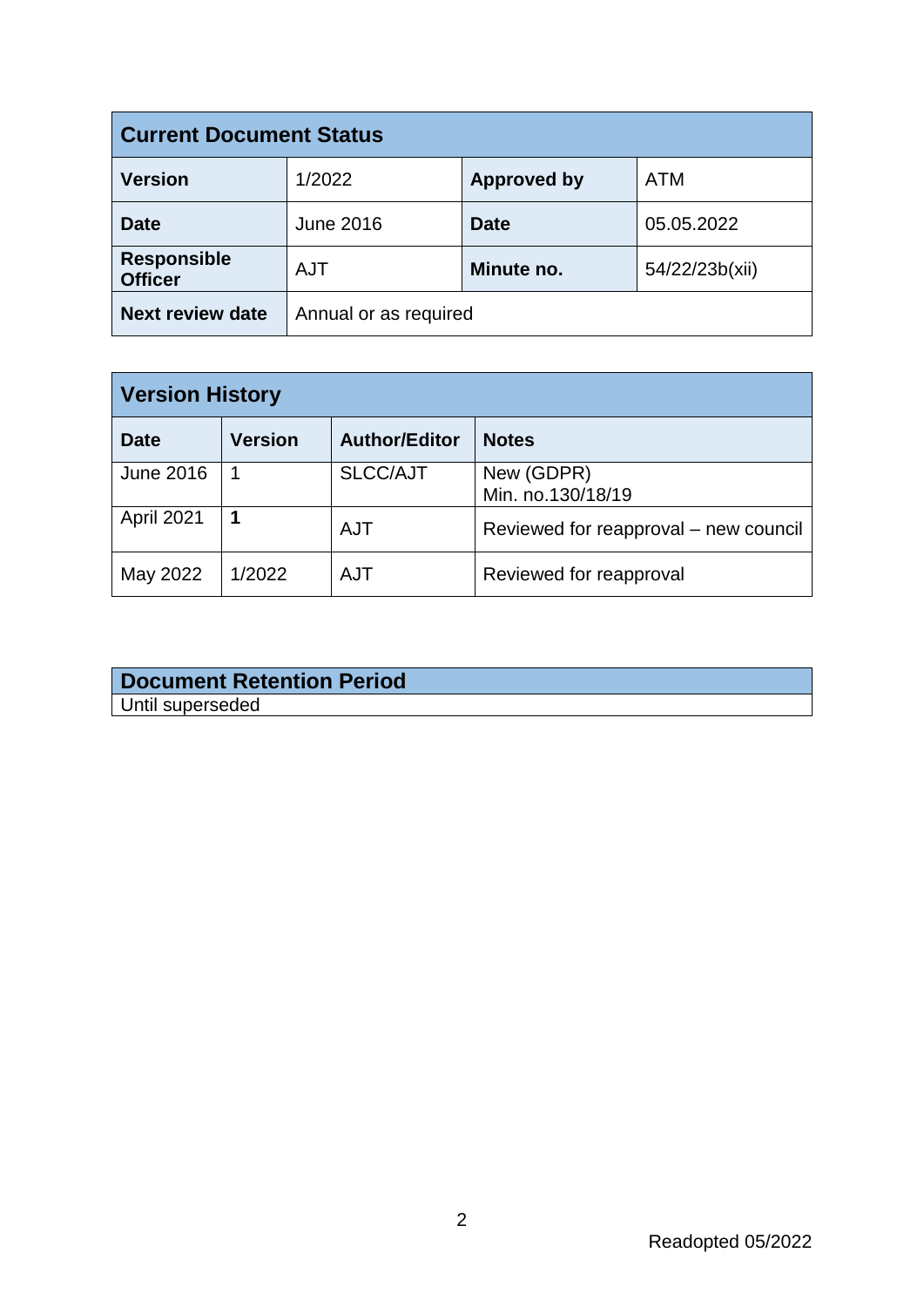# **Saltash Town Council**

# **Information & Data Protection Policy**

## **Introduction**

In order to conduct its business, services and duties, Saltash Town Council processes a wide range of data, relating to its own operations and some which it handles on behalf of partners. In broad terms, this data can be classified as:

- Data shared in the public arena about the services it offers, its mode of operations and other information it is required to make available to the public.
- Confidential information and data not yet in the public arena such as ideas or policies that are being worked up.
- Confidential information about other organisations because of commercial sensitivity.
- Personal data concerning its current, past and potential employees, Councillors, and volunteers.
- Personal data concerning individuals who contact it for information, to access its services or facilities or to make a complaint.

Saltash Town Council will adopt procedures and manage responsibly, all data which it handles and will respect the confidentiality of both its own data and that belonging to partner organisations it works with and members of the public. In some cases, it will have contractual obligations towards confidential data, but in addition will have specific legal responsibilities for personal and sensitive information under data protection legislation.

This Policy will be linked to our Quality Policy and ICT Policy (to be established) which will ensure information considerations are central to the ethos of the organisation.

The Town Council will periodically review and revise this policy in the light of experience, comments from data subjects and guidance from the Information Commissioners Office.

The Council will be as transparent as possible about its operations and will work closely with public, community and voluntary organisations. Therefore, in the case of all information which is not personal or confidential, it will be prepared to make it available to partners and members of the Town's communities. Details of information which is routinely available is contained in the Council's Publication Scheme which is based on the statutory model publication scheme for local councils.

# **Protecting Confidential or Sensitive Information**

Saltash Town Council recognises it must at times, keep and process sensitive and personal information about both employees and the public, it has therefore adopted this policy not only to meet its legal obligations but to ensure high standards.

The General Data Protection Regulation (GDPR)<sup>1</sup> which became law on 25<sup>th</sup> May 2018 and will like the Data Protection Act 1998 before them, seek to strike a balance

<sup>&</sup>lt;u>.</u> <sup>1</sup> UK GDPR from 01012021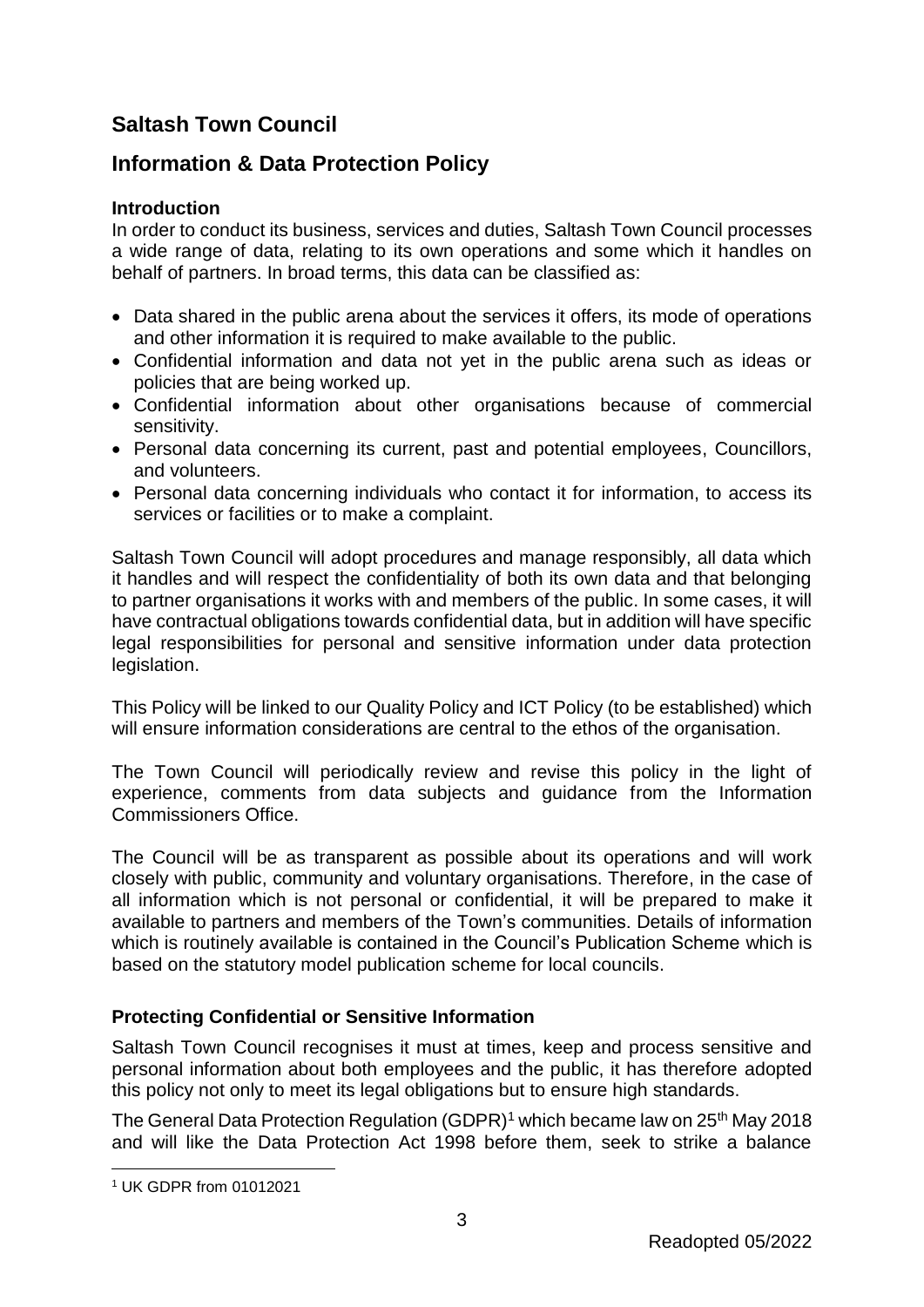between the rights of individuals and the sometimes, competing interests of those such as the Town Council with legitimate reasons for using personal information. **The policy is based on the premise that Personal Data must be:** 

- Processed fairly, lawfully and in a transparent manner in relation to the data subject.
- Collected for specified, explicit and legitimate purposes and not further processed in a manner that is incompatible with those purposes.
- Adequate, relevant and limited to what is necessary in relation to the purposes for which they are processed.
- Accurate and, where necessary, kept up to date.
- Kept in a form that permits identification of data subjects for no longer than is necessary for the purposes for which the personal data are processed.
- Processed in a manner that ensures appropriate security of the personal data including protection against unauthorised or unlawful processing and against accidental loss, destruction or damage, using appropriate technical or organisational measures.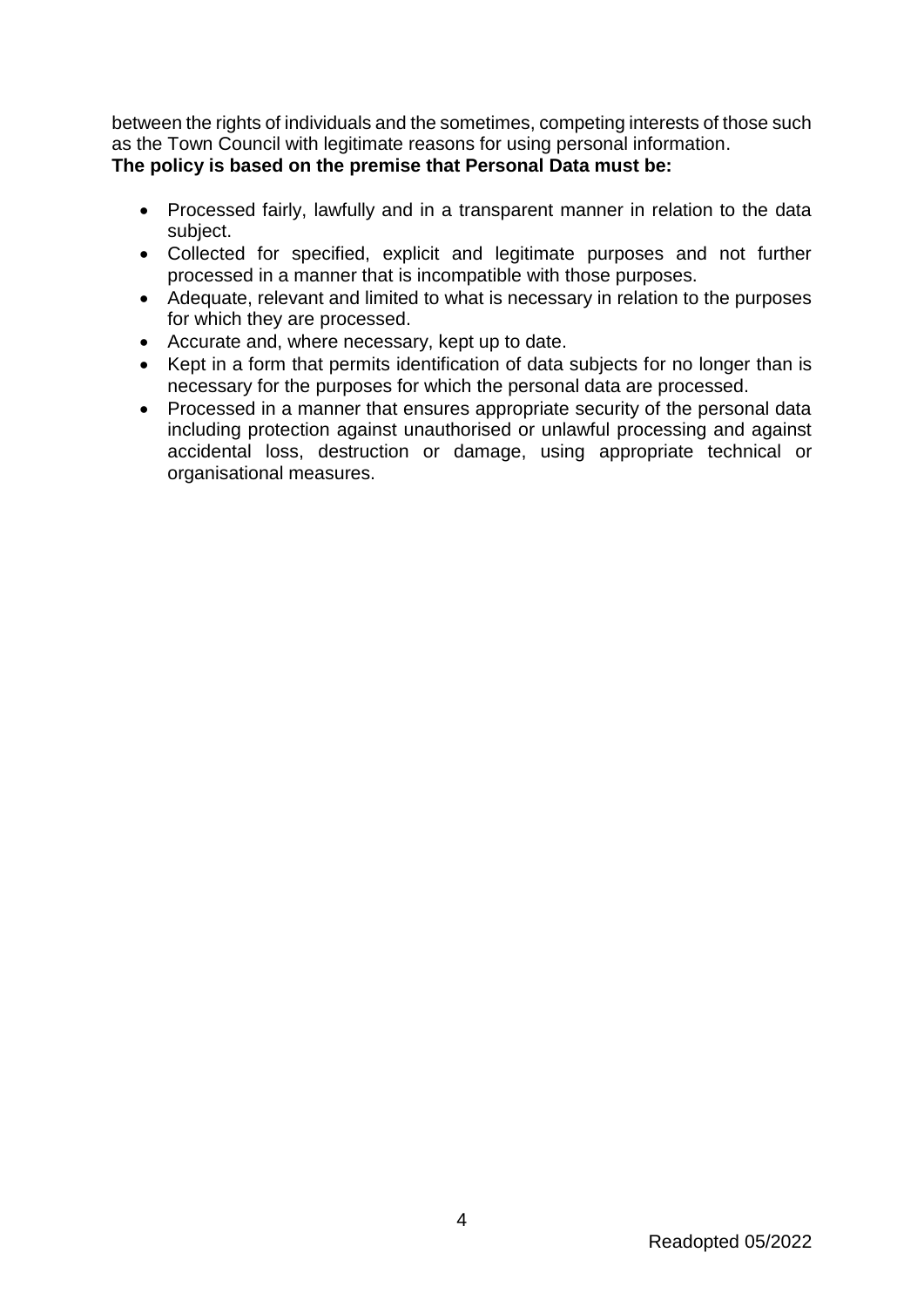#### **Data Protection Terminology**

**Data subject** - means the person whose personal data is being processed.

That may be an employee, prospective employee, associate or prospective associate of STC or someone transacting with it in some way, or an employee, Member or volunteer with one of our clients, or persons transacting or contracting with one of our clients when we process data for them.

**Personal data** - means any information relating to a natural person or data subject that can be used directly or indirectly to identify the person.

It can be anything from a name, a photo, and an address, date of birth, an email address, bank details, and posts on social networking sites or a computer IP address.

**Sensitive personal data** - includes information about racial or ethnic origin, political opinions, and religious or other beliefs, trade union membership, medical information, sexual orientation, genetic and biometric data or information related to offences or alleged offences where it is used to uniquely identify an individual.

**Data controller** - means a person who (either alone or jointly or in common with other persons) (e.g. Town Council, employer, council) determines the purposes for which and the manner in which any personal data is to be processed.

**Data processor** - in relation to personal data, means any person (other than an employee of the data controller) who processes the data on behalf of the data controller.

**Processing information or data** - means obtaining, recording or holding the information or data or carrying out any operation or set of operations on the information or data, including:

• organizing, adapting or altering it

• retrieving, consulting or using the information or data

• disclosing the information or data by transmission, dissemination or otherwise making it available

• aligning, combining, blocking, erasing or destroying the information or data. regardless of the technology used.

# **Saltash Town Council processes personal data in order to:**

- fulfil its duties as an employer by complying with the terms of contracts of employment, safeguarding the employee and maintaining information required by law.
- pursue the legitimate interests of its business and its duties as a public body, by fulfilling contractual terms with other organisations, and maintaining information required by law.
- monitor its activities including the equality and diversity of its activities
- fulfil its duties in operating the business premises including security
- assist regulatory and law enforcement agencies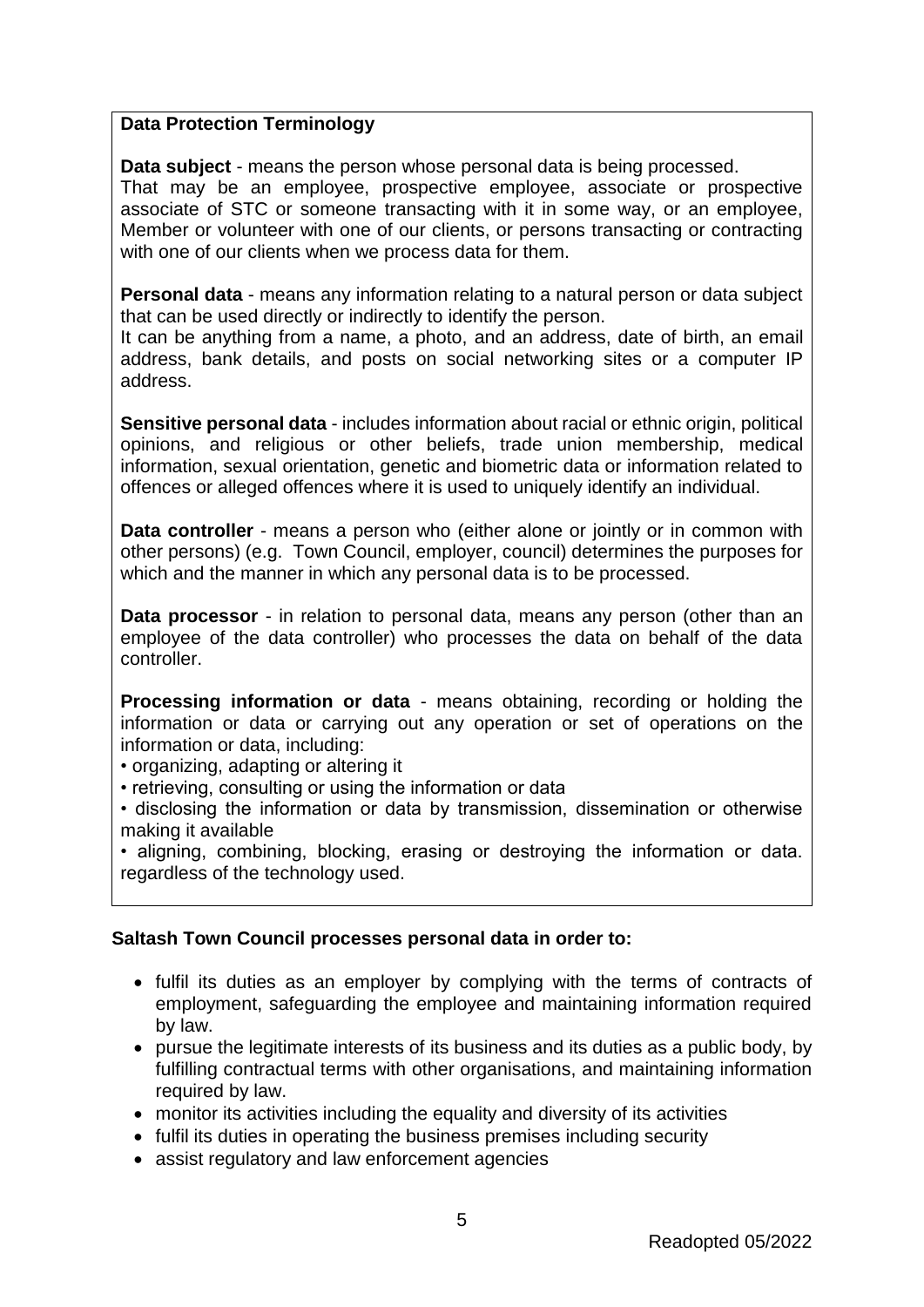- process information including the recording and updating details about its Councillors, employees, partners and volunteers.
- process information including the recording and updating details about individuals who contact it for information, or to access a service, or make a complaint.
- undertake surveys, censuses and questionnaires to fulfil the objectives and purposes of the Council.
- undertake research, audit and quality improvement work to fulfil its objects and purposes.
- carry out Council administration.

Where appropriate and governed by necessary safeguards we will carry out the above processing jointly with other appropriate bodies from time to time.

## **The Council will ensure that at least one of the following conditions is met for personal information to be considered fairly processed:**

- The individual has consented to the processing
- Processing is necessary for the performance of a contract or agreement with the individual
- Processing is required under a legal obligation
- Processing is necessary to protect the vital interests of the individual
- Processing is necessary to carry out public functions
- Processing is necessary in order to pursue the legitimate interests of the data controller or third parties.

Particular attention is paid to the processing of any **sensitive personal information** and the Town Council will ensure that at least one of the following conditions is met:

- Explicit consent of the individual
- Required by law to process the data for employment purposes
- A requirement in order to protect the vital interests of the individual or another person

# **Who is responsible for protecting a person's personal data?**

The Town Council as a corporate body has ultimate responsibility for ensuring compliance with the Data Protection legislation. The Council has delegated this responsibility day to day to the Data & FOI Officer.

- Email: gdpr@saltash.gov.uk
- Phone: 01752 844846
- Correspondence: The Data & FOI Officer, The Guildhall, 12 Lower Fore Street, Saltash PL12 6JX

The Town Council may also appointed an external Data Protection Officer to ensure compliance with Data Protection legislation.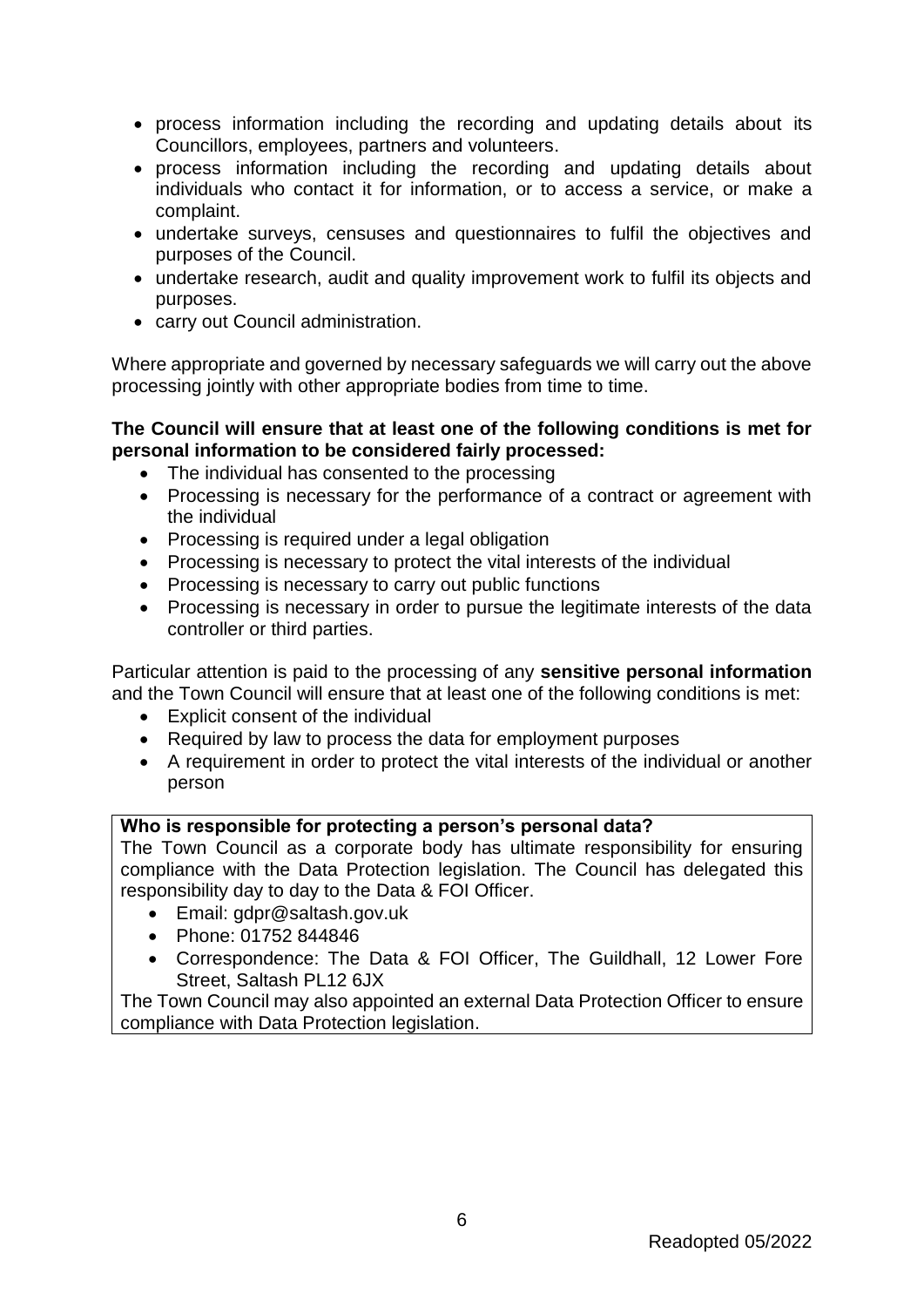## **Diversity Monitoring & Personnel Data**

Saltash Town Council does not monitor the diversity of its employees or Councillors.

The Council will always give guidance on personnel data to employees, councillors, partners and volunteers through a Privacy Notice and ensure that individuals on whom personal information is kept are aware of their rights and have easy access to that information on request.

Appropriate technical and organisational measures will be taken against unauthorised or unlawful processing of personal data and against accidental loss or destruction of, or damage to, personal data.

Personal data shall not be transferred to a country or territory outside the European Economic Areas unless that country or territory ensures an adequate level of protection for the rights and freedoms of data subjects in relation to the processing of personal data.

#### **Information provided to us**

The information provided (personal information such as name, address, email address, phone number) will be processed and stored so that it is possible for us to contact, respond to or conduct the transaction requested by the individual. By transacting with Saltash Town Council, individuals are deemed to be giving consent for their personal data provided to be used and transferred in accordance with this policy, however where ever possible specific written consent will be sought. It is the responsibility of those individuals to ensure that the Town Council is able to keep their personal data accurate and up-to-date. The personal information will be not shared or provided to any other third party or be used for any purpose other than that for which it was provided.

#### **The Councils Right to Process Information**

UK General Data Protection Regulations (and Data Protection Act) Article 6 (1) (a) (b) and (e) Processing is with consent of the data subject, or Processing is necessary for compliance with a legal obligation. Processing is necessary for the legitimate interests of the Council.

#### **Information Security**

The Town Council cares to ensure the security of personal data. We make sure that your information is protected from unauthorised access, loss, manipulation, falsification, destruction or unauthorised disclosure. This is done through appropriate technical measures and appropriate policies.

We will only keep your data for the purpose it was collected for and only for as long as is necessary, after which it will be deleted.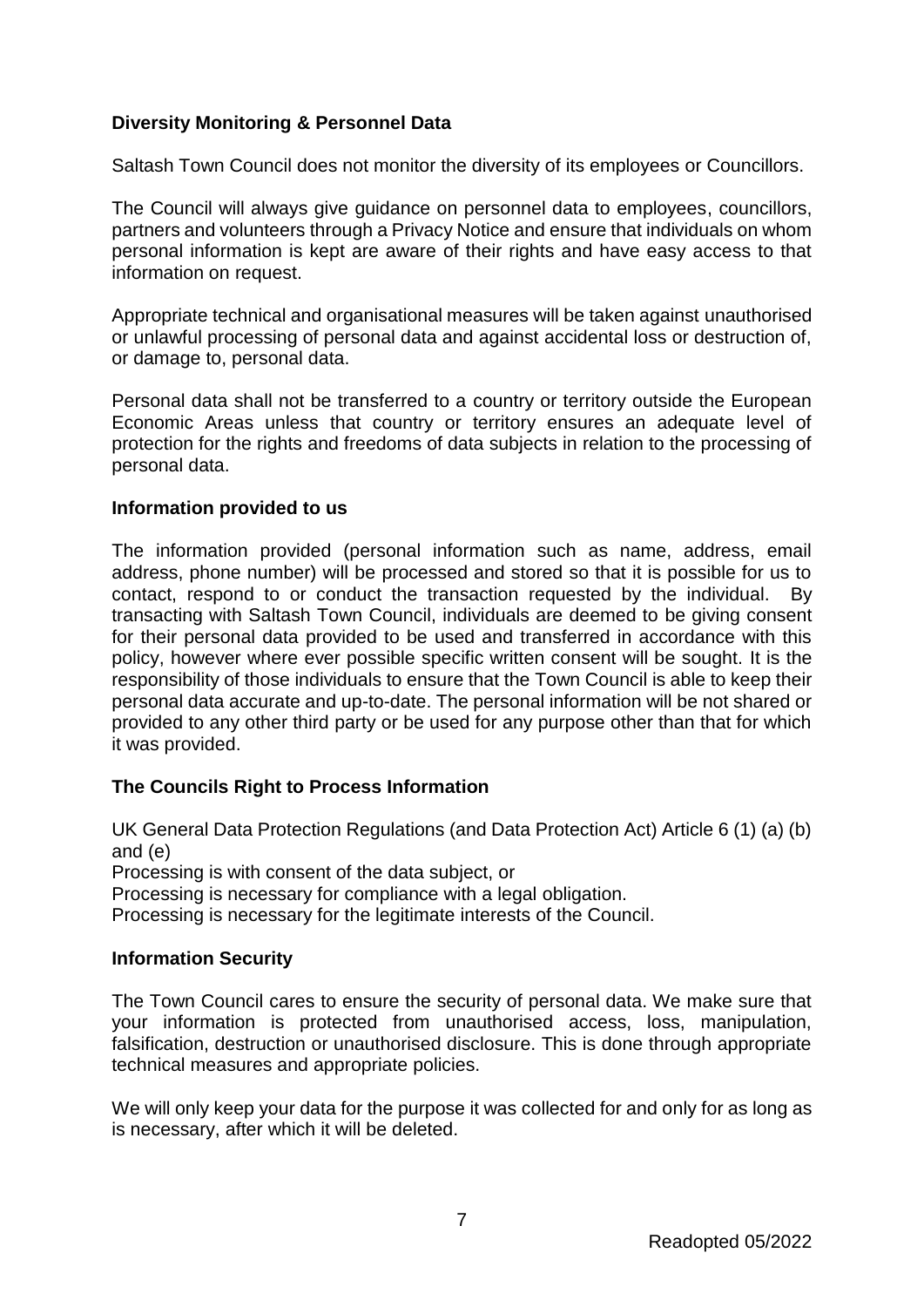# **Children**

We will not process any data relating to a child (under 13) without the express parental/ guardian consent of the child concerned.

#### **Rights of a Data Subject:**

**Access to Information:** an individual has the right to request access to the information we have on them. They can do this by contacting the Data & FOI Officer.

**Information Correction:** If they believe that the information we have about them is incorrect, they may contact us so that we can update it and keep their data accurate. Please contact: the Data & FOI Officer.

**Information Deletion:** If the individual wishes the Town Council to delete the information about them, they can do so by contacting the Data & FOI Officer.

**Right to Object:** If an individual believes their data is not being processed for the purpose it has been collected for, they may object by contacting the Data & FOI Officer.

The Town Council does not use automated decision making or profiling of individual personal data.

**Complaints:** If an individual has a complaint regarding the way their personal data has been processed, they may make a complaint to the Data & FOI Officer, Data Protection Officer (when appointed) or the Information Commissioners Office **[casework@ico.org.uk](mailto:casework@ico.org.uk)** Tel: 0303 123 1113.

The Council will always give guidance on personnel data to employees through the Employee handbook.

The Council will ensure that individuals on whom personal information is kept are aware of their rights and have easy access to that information on request.

#### **Making Information Available**

The Publication Scheme is a means by which the Council can make a significant amount of information available routinely, without waiting for someone to specifically request it. The scheme is intended to encourage local people to take an interest in the work of the Council and its role within the community.

In accordance with the provisions of the Freedom of Information Act 2000, this Scheme specifies the classes of information which the Council publishes or intends to publish. It will be supplemented with an Information Guide which will give greater detail of what the Council will make available and hopefully make it easier for people to access it.

All formal meetings of Council and its committees are subject to statutory notice being given on notice boards, the Website and sent to the local media. The Council publishes an annual programme in May each year. All formal meetings are open to the public and press and reports to those meetings and relevant background papers are available for the public to see. The Council welcomes public participation and has a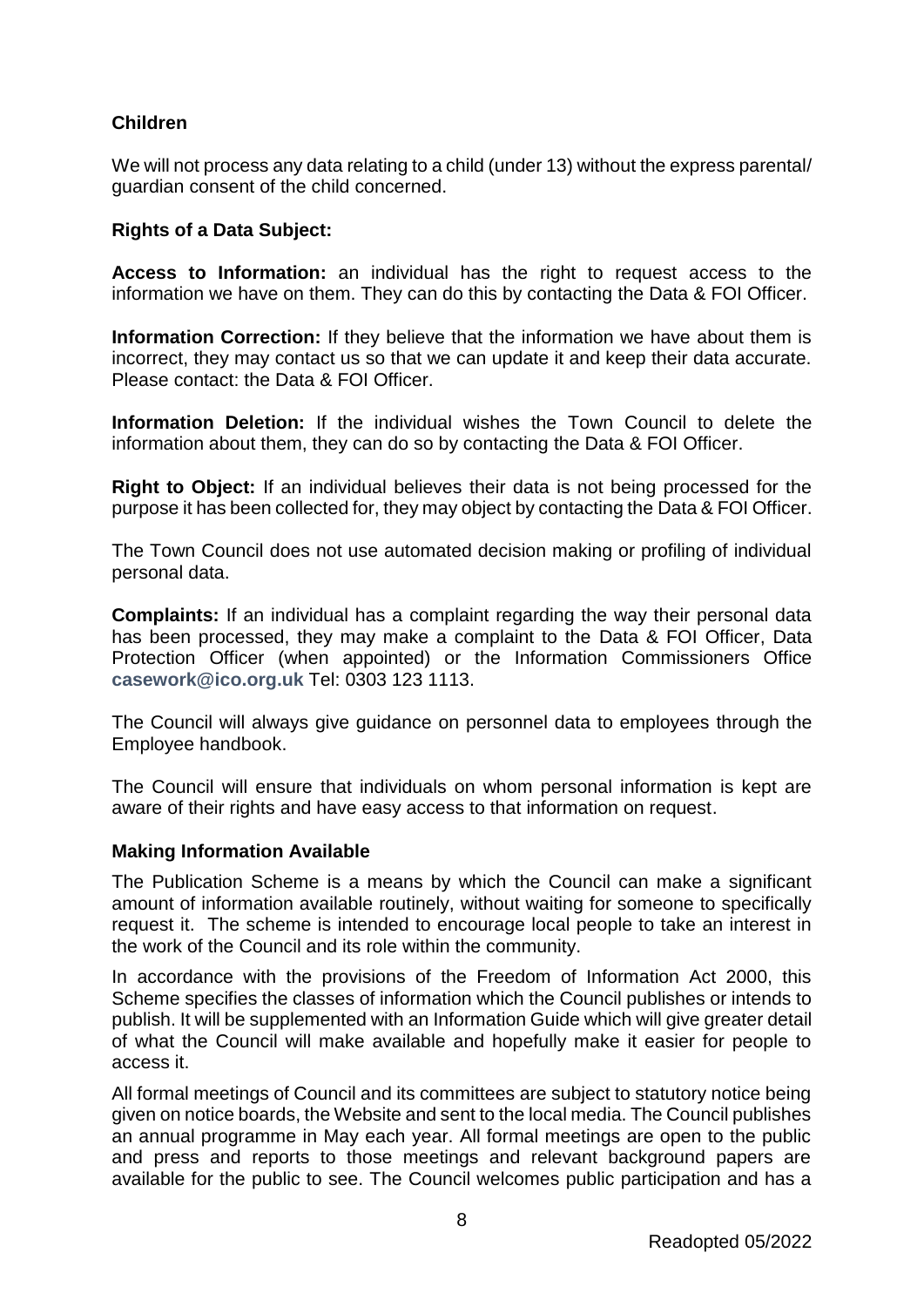public participation session on each Council and committee meeting. Details can be seen in the Council's Standing Orders, which are available on its Website or at its Offices.

Occasionally, Council or committees may need to consider matters in private. Examples of this are matters involving personal details of staff, or a particular member of the public, or where details of commercial/contractual sensitivity are to be discussed. This will only happen after a formal resolution has been passed to exclude the press and public and reasons for the decision are stated. Minutes from all formal meetings, including the confidential parts are public documents.

The Openness of Local Government Bodies Regulations 2014 requires written records to be made of certain decisions taken by officers under delegated powers. These are not routine operational and administrative decisions such as giving instructions to the workforce or paying an invoice approved by Council, but would include urgent action taken after consultation with the Chairman, such as responding to a planning application in advance of Council. In other words, decisions which would have been made by Council or committee had the delegation not been in place.

The 2014 Regulations also amend the Public Bodies (Admission to Meetings) Act 1960 to allow the public or press to film, photograph or make an audio recording of council and committee meetings normally open to the public. The Council will where possible facilitate such recording unless it is being disruptive. It will also take steps to ensure that children, the vulnerable and members of the public who object to being filmed are protected without undermining the broader purpose of the meeting.

The Council will be pleased to make special arrangements on request for persons who do not have English as their first language or those with hearing or sight difficulties.

#### **Disclosure Information**

The Council will as necessary undertake checks on both staff and Members with the Disclosure and Barring Service and will comply with their Code of Conduct relating to the secure storage, handling, use, retention and disposal of Disclosures and Disclosure Information. It will include an appropriate operating procedure in its integrated quality management system.

#### **Data Transparency**

The Council has resolved to act in accordance with the Code of Recommended Practice for Local Authorities on Data Transparency (September 2011). This sets out the key principles for local authorities in creating greater transparency through the publication of public data and is intended to help them meet obligations of the legislative framework concerning information.

"Public data" means the objective, factual data on which policy decisions are based and on which public services are assessed, or which is collected or generated in the course of public service delivery.